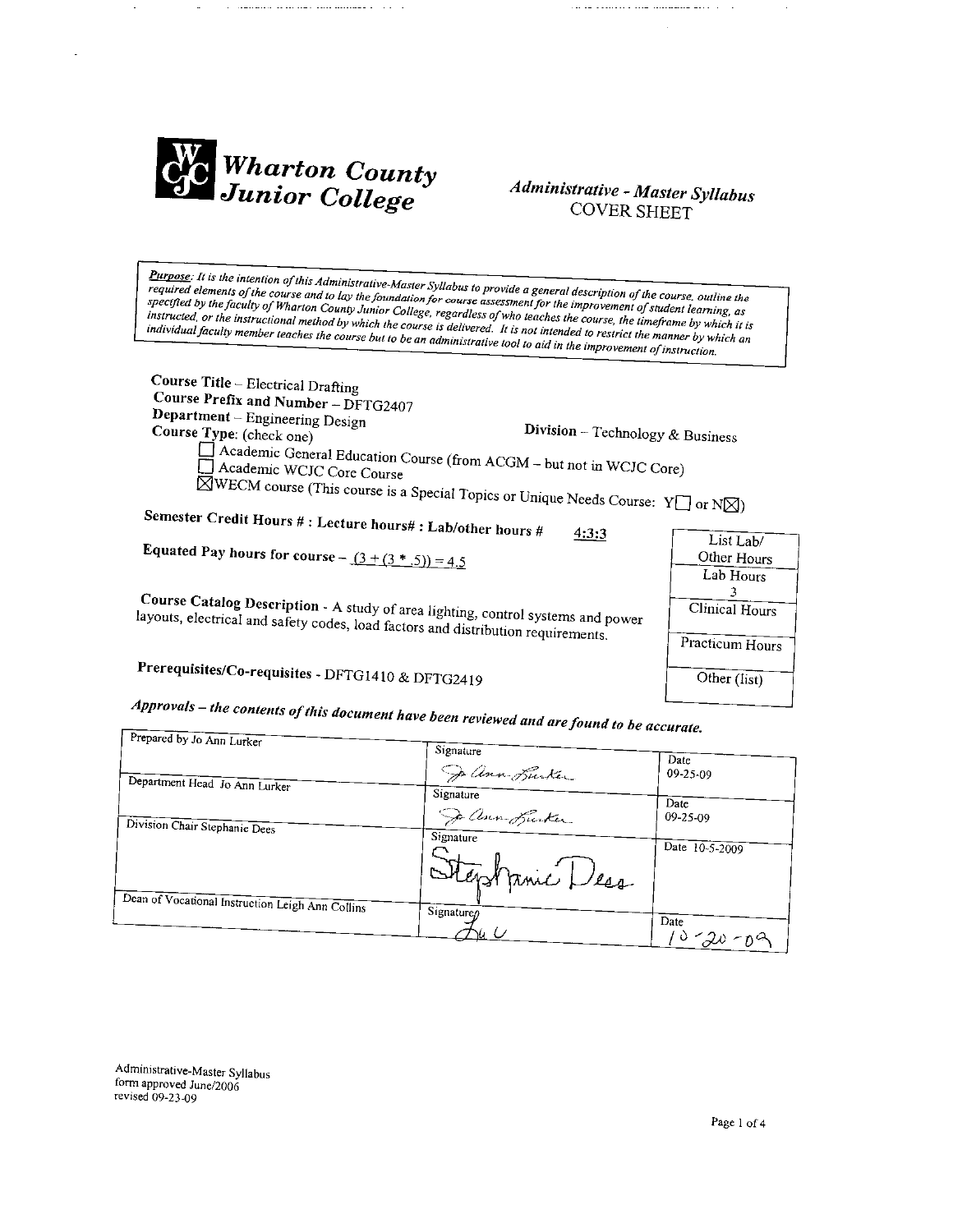

**I. Topical Outline** – Each offering of this course must include the following topics (be sure to include information regarding lab, practicum, clinical or other non lecture instruction):

Drawing Conventions Basic Electricity and Magnetism Concepts (AC & DC) Common Electrical Equipment Simple Connection Diagrams One Line Diagrams Introduction to the NEC Basic Motor Controls Sizing Conductors and Conduits Riser Diagrams Equipment Grounding and Lightening Protection Circuit Protection Devices Study of Classified Hazardous Areas

#### **II. Course Learning Outcomes**

| <b>Course Learning Outcome</b>                                                                                                                                                 | <b>Method of Assessment</b>                                                                                                                                                             |  |  |  |  |
|--------------------------------------------------------------------------------------------------------------------------------------------------------------------------------|-----------------------------------------------------------------------------------------------------------------------------------------------------------------------------------------|--|--|--|--|
| Create electrical details and diagrams; and utilize current<br>standards to size conductors, conduit, controllers and calculate<br>load factors and distribution requirements. | A semester project will be assessed using the rubric attached to<br>this document.<br>Eighty percent of the students will earn a minimum of 70% of<br>the points defined by the rubric. |  |  |  |  |
| Create fundamental electrical drawings, using standardized<br>symbology:<br>One-Line Diagrams<br><b>Riser Diagrams</b><br>Ladder Diagrams<br>Raceway Layouts                   |                                                                                                                                                                                         |  |  |  |  |
| Demonstrates the aability to use the National Electrical Code<br>to properly select or calculate appropriate electrical<br>specifications for working drawings.                |                                                                                                                                                                                         |  |  |  |  |

### **III. Required Text(s), Optional Text(s) and/or Materials to be Supplied by Student.**

 A text covering the technical material for the course. An example would be Electrical Drafting & Design, by Snow

A flash drive is required for achieving data files Textbook: Electrical Drafting and Design Package Author: Snow Publisher: Xanedu

Administrative-Master Syllabus form approved June/2006 revised 09-23-09 Page 2 of 2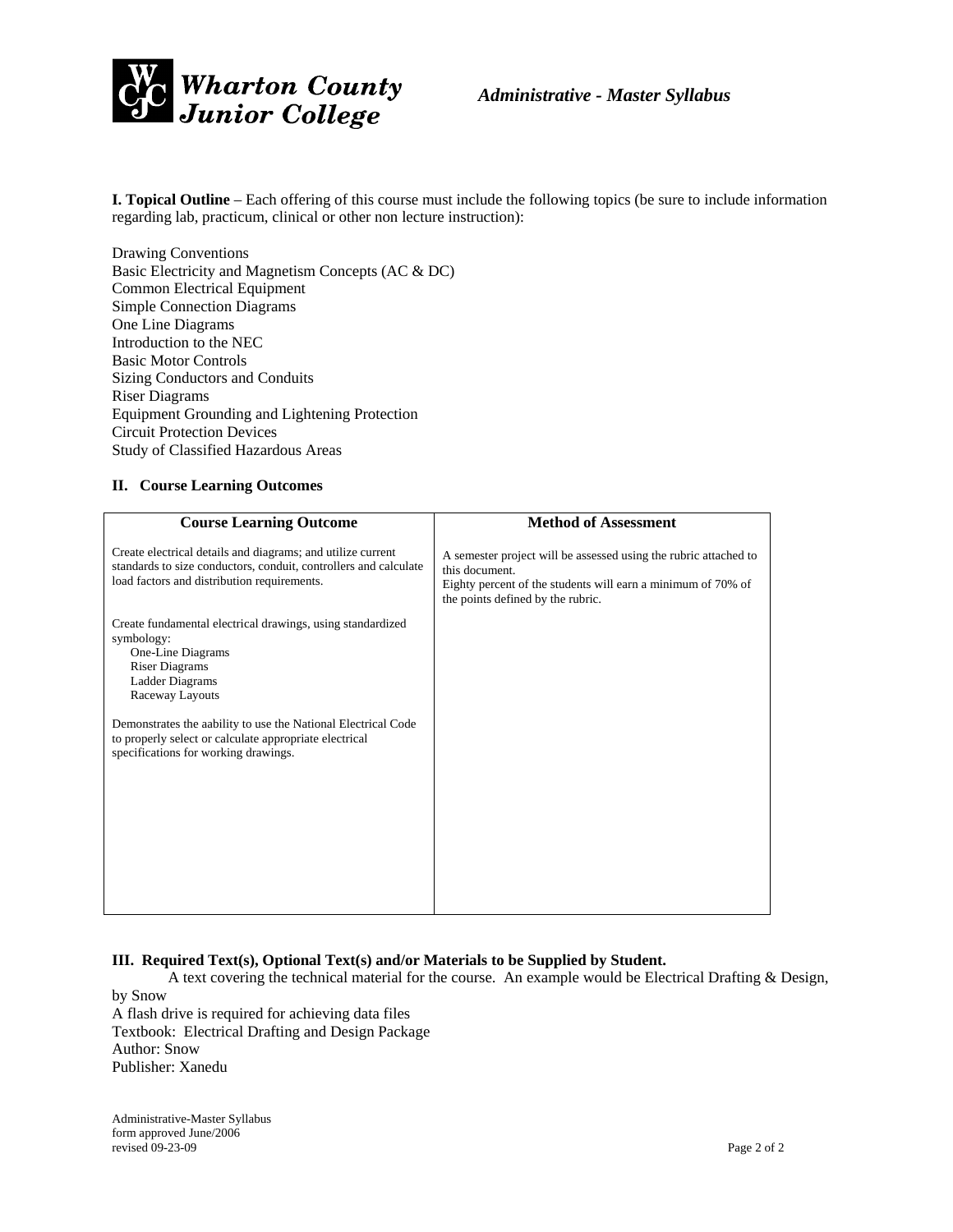### **. Suggested Course Maximum** - 20 **IV**

**V.** List any specific spatial or physical requirements beyond a typical classroom required to teach the course. Computer workstations, plotters/printers, data projection system and appropriate software

#### VI. Course Requirements/Grading System – Describe any course specific requirements such as research papers or reading assignments and the generalized grading format for the course

Below  $60\%$  = F 90% to  $100% = A$ 80% to 89% = B 70\% to 79\% =  $C$ 60% to 69% =  $D$ 

The grade is based on the average of : written examinations, drawing projects and an attendance grade. Each of these components are weighted equally.

#### **II. Curriculum Checklist V**

- **Academic General Education Course** (from ACGM – but not in WCJC Core) No additional documentation needed

### - **Academic WCJC Core Course**

Attach the Core Curriculum Checklist, including the following:

- Basic Intellectual Competencies
- Perspectives
- Exemplary Educational Objectives

### - **WECM Courses**

Attach the following:

- Program SCANS Matrix
- Course SCANS Competencies Checklist

**gram Goals (Student Learning Outcomes), Curriculum \* See** *Engineering Design Assessment Plan* **for ProMap, SCANS Matrices and SCANS Assessments**